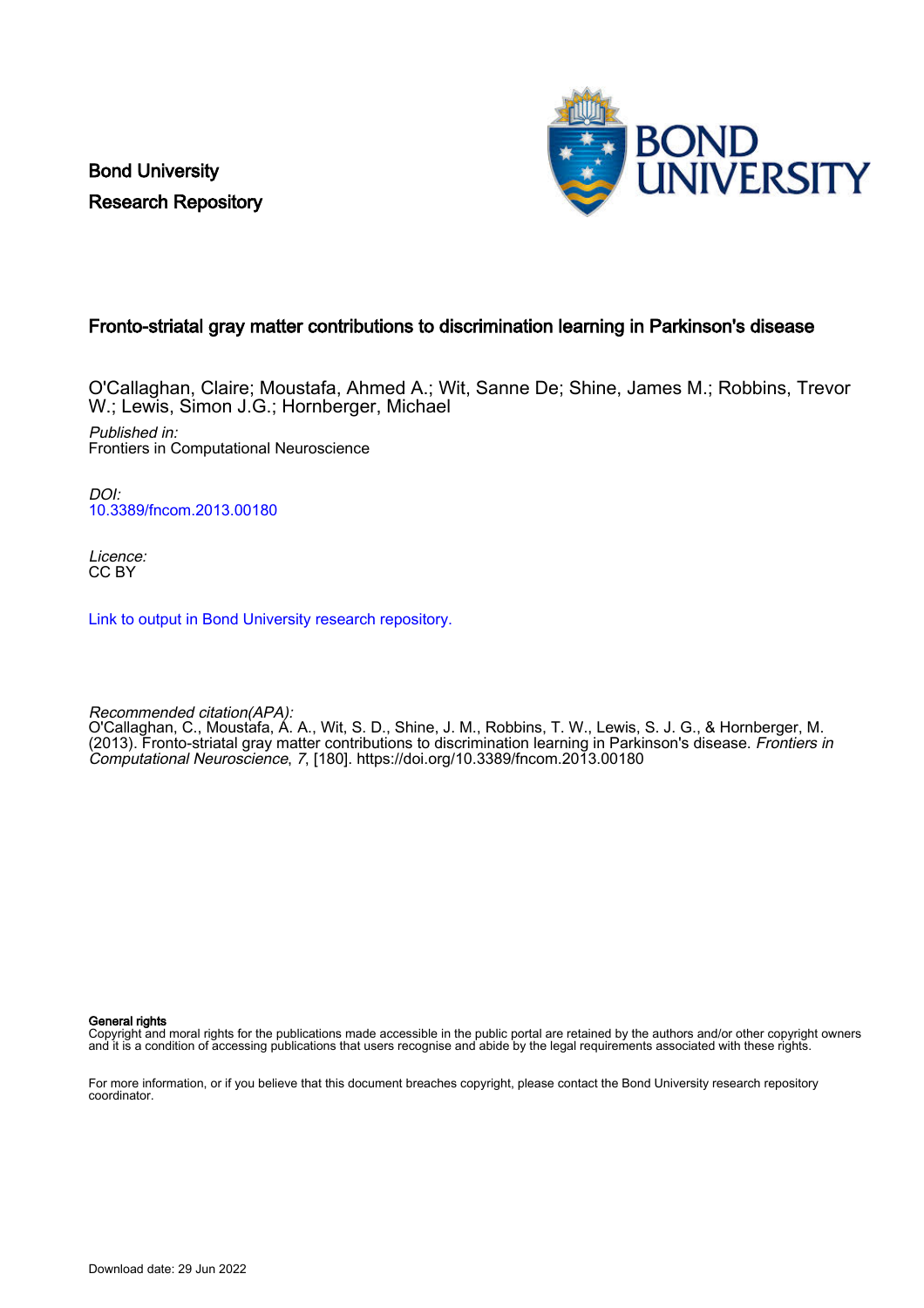

# [Fronto-striatal gray matter contributions to discrimination](http://www.frontiersin.org/journal/10.3389/fncom.2013.00180/abstract) learning in Parkinson's disease

# *[Claire O'Callaghan1](http://www.frontiersin.org/people/u/112310),2, Ahmed A. Moustafa3, [Sanne de Wit](http://www.frontiersin.org/people/u/49553) 4, [James M. Shine](http://www.frontiersin.org/people/u/67761)5, [Trevor W. Robbins](http://www.frontiersin.org/people/u/11094) 6, [Simon J. G. Lewis](http://community.frontiersin.org/people/SimonLewis/113479) <sup>5</sup> and [Michael Hornberger](http://www.frontiersin.org/people/u/19107) 1, 2, 7, 8\**

*<sup>1</sup> Neuroscience Research Australia, Sydney, NSW, Australia*

- *<sup>3</sup> School of Social Sciences and Psychology and the Marcs Institute for Brain and Behaviour, University of Western Sydney, Sydney, NSW, Australia*
- *<sup>4</sup> Cognitive Science Center Amsterdam and Department of Clinical Psychology, University of Amsterdam, Amsterdam, Netherlands*

*<sup>5</sup> Parkinson's Disease Clinic, Brain and Mind Research Institute, University of Sydney, Sydney, NSW, Australia*

- *<sup>6</sup> Department of Psychology, Behavioural and Clinical Neuroscience Institute, University of Cambridge, Cambridge, UK*
- *<sup>7</sup> ARC Centre of Excellence in Cognition and its Disorders, Sydney, NSW, Australia*

*<sup>8</sup> Department of Clinical Neurosciences, University of Cambridge, Cambridge, UK*

#### *Edited by:*

*Izhar Bar-Gad, Bar-Ilan University, Israel*

#### *Reviewed by:*

*Carol Seger, Colorado State University, USA Todd Maddox, University of Texas Austin, USA*

#### *\*Correspondence:*

*Michael Hornberger, Neuroscience Research Australia, Cnr Barker and Easy Street, Randwick, Sydney, NSW 2031, Australia e-mail: [m.hornberger@neura.edu.au](mailto:m.hornberger@neura.edu.au)*

Discrimination learning deficits in Parkinson's disease (PD) have been well-established. Using both behavioral patient studies and computational approaches, these deficits have typically been attributed to dopamine imbalance across the basal ganglia. However, this explanation of impaired learning in PD does not account for the possible contribution of other pathological changes that occur in the disease process, importantly including gray matter loss. To address this gap in the literature, the current study explored the relationship between fronto-striatal gray matter atrophy and learning in PD. We employed a discrimination learning task and computational modeling in order to assess learning rates in non-demented PD patients. Behaviorally, we confirmed that learning rates were reduced in patients relative to controls. Furthermore, voxel-based morphometry imaging analysis demonstrated that this learning impairment was directly related to gray matter loss in discrete fronto-striatal regions (specifically, the ventromedial prefrontal cortex, inferior frontal gyrus and nucleus accumbens). These findings suggest that dopaminergic imbalance may not be the sole determinant of discrimination learning deficits in PD, and highlight the importance of factoring in the broader pathological changes when constructing models of learning in PD.

**Keywords: Parkinson's disease, discrimination learning, goal-directed learning, computational modeling, voxelbased morphometry, fronto-striatal**

## **INTRODUCTION**

Parkinson's disease (PD) is a neurodegenerative condition characterized by hallmark motor disturbances, with its primary neuropathology in the nigrostriatal pathway. This leads to severe dopamine depletion in the dorsal striatum, while the ventral striatum is relatively preserved in the earlier disease stages [\(Jellinger,](#page-9-0) [2001](#page-9-0)). In PD, both the progressive dopamine depletion in the basal ganglia and the concurrent beneficial and deleterious effects of dopamine replacement medications, have been associated with a ran[ge of distinct learning impairments \(for reviews, see](#page-9-1) Price et al., [2009;](#page-9-1) [Foerde and Shohamy, 2011b](#page-9-2)). These dopamine dependent learning deficits in PD have been informative in the development of theoretical accounts of learning function and have provided important advances and testable predictions for computational explanations of learning [\(Frank](#page-9-3), [2005](#page-9-3)). In particular, PD has been associated with acquisition deficits in feedback[-based](#page-8-0) [discrimination](#page-8-0) [learning](#page-8-0) [\(Myers et al.](#page-9-4)[,](#page-8-0) [2003](#page-9-4)[;](#page-8-0) de Wit et al., [2011](#page-8-0)), which have also been described via computational approaches [\(Moustafa et al., 2010\)](#page-9-5).

Feedback-based and trial-and-error learning is presumed to be mediated by relative patterns of tonic vs. phasic dopamine activity

occurring in response to environmental reinforcers [\(Schultz,](#page-9-6) [2002](#page-9-6); [Bromberg-Martin et al., 2010](#page-8-1)). Indeed, current accounts of discrimination learning in PD have been derived through ONvs. OFF-medication patient studies and through computational models, which have established a role for basal ganglia dopamine imbalance as a crucial factor underpinning the feedback-based learning deficits [\(Frank et al., 2004](#page-9-7); [Shohamy et al.](#page-10-0), [2006\)](#page-10-0). Whilst such explanations of learning deficits based on dopaminergic imbalance do accord with the biological characteristics of PD, these theories have not addressed the potential contributions of other prevalent pathological effects in PD. For example, in addition to the characteristic dopamine depletion PD is also associated with gray matter loss and reduced white matter integrity [\(Duncan et al., 2013\)](#page-9-8). Significantly, regions of gray matter loss in PD involve systems that are implicated in a range of higher level cognitive functions (including learning), and it is only more recently that direct associations between volumetric reductions and specific cognitive deficits have been confirmed in early stage, non-demented PD [\(Filoteo et al.](#page-9-9), [2013](#page-9-9); [O'Callaghan et al.](#page-9-10), [2013\)](#page-9-10).

Given the known volumetric brain changes in PD and the possibility that they may directly affect learning processes, exploring

*<sup>2</sup> Faculty of Medicine, School of Medical Sciences, University of New South Wales, Sydney, NSW, Australia*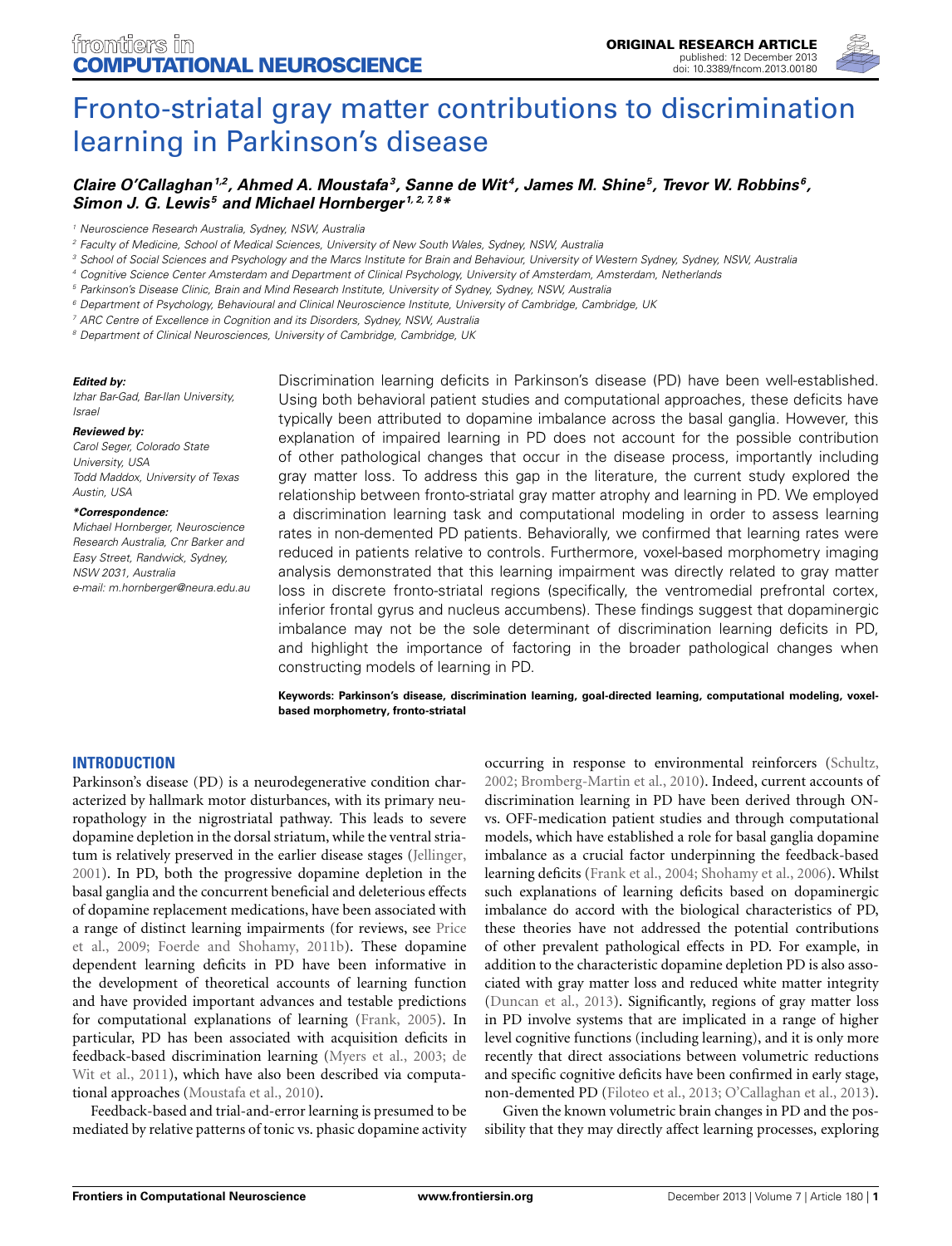this relationship to inform future learning theories and computational approaches that rely on PD as a model is now vital. In the current study, we directly examined this issue by combining voxel-based morphometry analysis with a computational modeling technique in order to determine how fronto-striatal gray matter reductions relate to acquisition efficiency on a discrimination learning task. We hypothesized PD patients would show impaired learning acquisition rates and that these impairments would be associated with volumetric reductions in fronto-striatal regions that are crucial for feedback-based learning and reward processing.

# **MATERIALS AND METHODS**

#### **CASE SELECTION**

Seventeen non-demented PD patients were recruited from the Brain and Mind Institute Parkinson's Disease Research Clinic; all satisfied [UKPDS Brain Bank criteria for diagnosis of PD \(](#page-9-11)Gibb and Lees, [1988](#page-9-11)) and were between Hoehn and Yahr stages I and III [\(Hoehn and Yahr](#page-9-12), [1967\)](#page-9-12). Motor score from the Unified Parkinson's Disease Rating Scale (UPDRS-III) [\(Goetz et al., 2008](#page-9-13)) is also reported. One patient was untreated; three were on levodopa monotherapy and two were taking levodopa plus an adjuvant; nine patients were on levodopa plus a dopamine agonist, and in this group four were also taking an adjuvant and one was taking a monoamine oxidase inhibitor; one patient was on a dopamine agonist plus a monoamine oxidase inhibitor and one was taking a monoamine oxidase inhibitor only. Treated patients performed behavioral testing in the ON state, having taken their usual medications. L-dopa daily dose equivalents (DDE mg/day) were calculated for treated patients. Patients with overt clinical depression were not included in the study and a measure of affective disturbance was obtained (Beck Depression Inventory-II; BDI-II, [Beck et al., 1996\)](#page-8-2). Eleven age- and education-matched healthy controls were selected from a volunteer panel. See **[Table 1](#page-2-0)** for demographic details and clinical characteristics.

The research study was approved by the Human Ethics Committees of the Central and South Eastern Sydney Area Health Services and the Universities of Sydney and New South Wales, and complies with the statement on human experimentation issued by the National Health and Medical Research Council of Australia.

# **NEUROPSYCHOLOGICAL ASSESSMENT**

All patients and controls were administered the Mini Mental State Examination (MMSE; [Folstein et al., 1975](#page-9-14)) to determine their overall cognitive functioning. For detailed measurement of executive function, patients and controls underwent a battery of tests including Verbal Fluency [measured by the number of words produced in 60 s, beginning with F, A, and S [\(Benton et al.](#page-8-3), [1994](#page-8-3))]; the Trail-Making test (time B-A) to assess speeded set-shifting [\(Reitan and Wolfson](#page-9-15), [1985\)](#page-9-15); and a Digit Span task, with digits repeated in their original order (forwards) and in reverse order (backwards) [\(Wechsler, 1997](#page-10-1)) to assess attention span and working memory.

## **DISCRIMINATION LEARNING TASK**

We administered a discrimination learning task developed by de Wit and colleagues, which was an abbreviated version of a

<span id="page-2-0"></span>**Table 1 | Mean (SD) values for Controls and PD patients on demographics, clinical characteristics and discrimination learning measures.**

| Demographics, clinical<br>characteristics and<br>executive function | <b>Controls</b> | PD            | $F/\chi$ 2-values |  |
|---------------------------------------------------------------------|-----------------|---------------|-------------------|--|
| N                                                                   | 11              | 17            |                   |  |
| Sex (M:F)                                                           | 3:8             | 13:4          |                   |  |
| Age (years)                                                         | 66.3 (7.2)      | 66.4 (8.4)    | n.S.              |  |
| Education (years) <sup>a</sup>                                      | 14.9(2.0)       | 14.1(3.6)     | n.s.              |  |
| MMSE (max. 30) <sup>a</sup>                                         | 29.6 (0.71)     | 28.6 (1.6)    | n.S.              |  |
| Disease duration (years<br>since diagnosis)                         |                 | 5.6(5.4)      |                   |  |
| Hoehn and Yahr stage                                                |                 | 2.1(0.52)     |                   |  |
| <b>UPDRS III</b>                                                    |                 | 29.2 (12.8)   |                   |  |
| Dopamine dose<br>equivalent (mg/day)                                |                 | 616.1 (453.1) |                   |  |
| <b>BDI-II</b>                                                       |                 | 10.6(6.9)     |                   |  |
| <b>EXECUTIVE FUNCTION</b>                                           |                 |               |                   |  |
| Digit span forwards                                                 | 11.4(1.8)       | 10.9(2.3)     | n.s.              |  |
| Digit span backwards                                                | 9.1(2.1)        | 7.4(1.8)      | ⋇                 |  |
| Letter fluency                                                      | 49.0 (15.9)     | 41.2 (13.5)   | n.S.              |  |
| Trail making test B-A                                               | 24.5 (19.4)     | 41.8 (25.0)   | n.s.              |  |
| <b>DISCRIMINATION LEARNING</b>                                      |                 |               |                   |  |
| Overall accuracy (%)                                                | 82.3 (10.6)     | 71.9 (19.6)   | n.s.              |  |
| Learning rate                                                       | 0.217(0.036)    | 0.163(0.041)  | * *               |  |
| Exploration <sup>a</sup>                                            | 0.70(0.26)      | 0.85(0.30)    | n.s.              |  |

*n.s., non significant, \*p* < *0.05, \*\*p* < *0.001; F-values indicate significant differences across groups, otherwise due to unequal variance* χ*2 indicates differences across groupsa. MMSE, Mini-Mental State Examination; UPDRS III, Motor score from the Unified Parkinson's Disease Rating Scale; BDI-II, Beck Depression Inventory II.*

more ex[tensive instrumental learning measure described by](#page-8-4) de Wit et al. [\(2007\)](#page-8-4). The task was computer based and programmed using Visual Basic 6.0, with keyboard response keys *z* and *m* programmed to register a *left* or *right* response.

Discrimination learning tasks involve a discriminative stimulus that signals whether or not a certain response will lead to a particular outcome; stimuli are presumed to have acquired discriminative control over instrumental performance when correct responding occurs in the presence of a given stimulus (i.e., when the stimulus: response-outcome contingency is acquired) [\(Bouton](#page-8-5), [2007\)](#page-8-5). In the current discrimination learning task, for each trial the discriminative stimulus consisted of a colored icon depicting a piece of a fruit on the front of a box. There were six possible fruits that could be pictured on the outside of the box (i.e., strawberry, lemon, grape, kiwi, melon, and orange). Subjects were required to make either a *left* or *right* response in order to "open" the box and obtain the outcome/reward inside (the outcome being a different fruit, i.e., coconut, pear, pineapple, cherry, banana, and apple). Each of the six stimulus fruits were associated with a particular correct response (i.e., *left* or *right*) that would result in obtaining the reward/outcome. These contingencies were kept constant, for example a *left* response to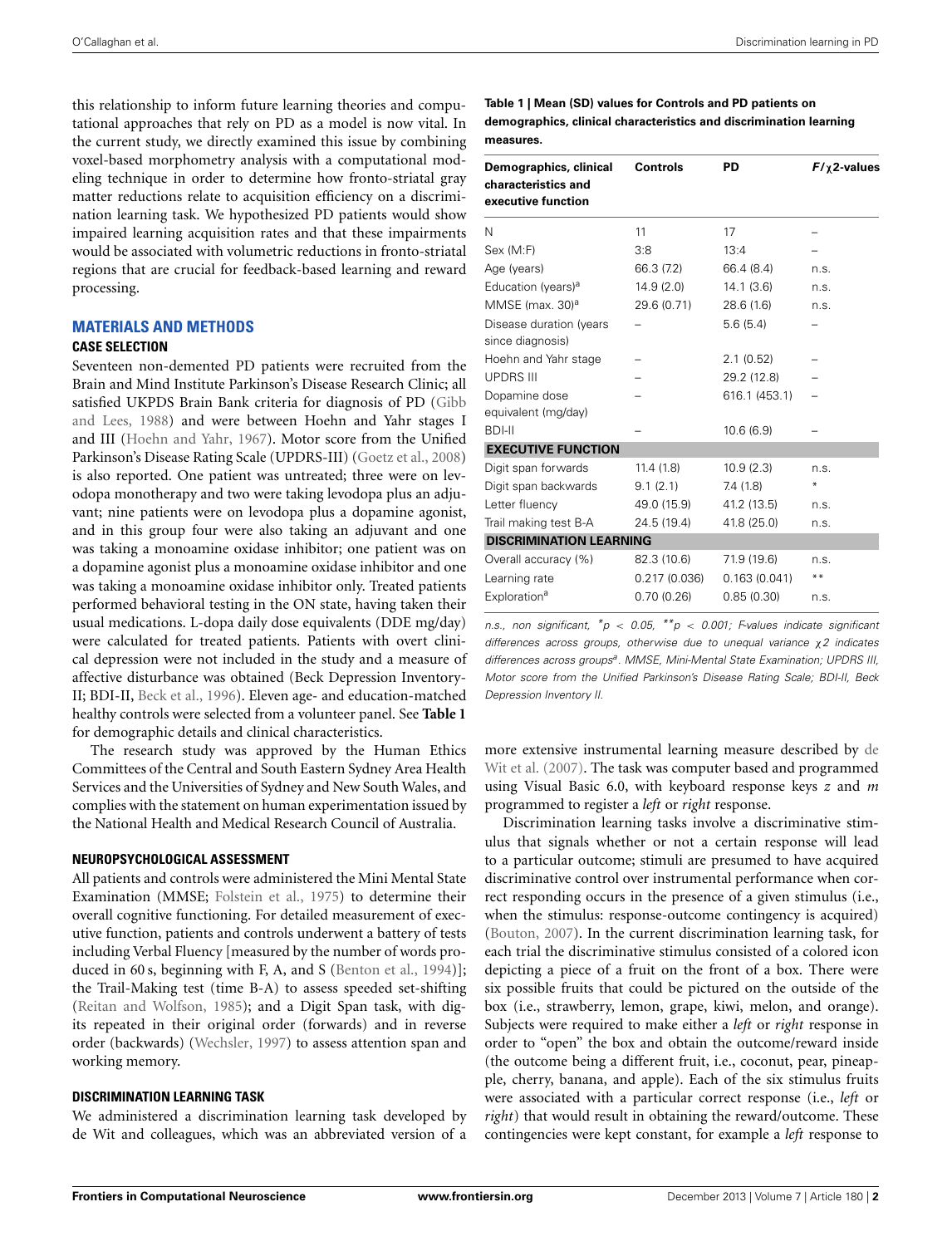the strawberry stimulus would always result in the box opening to reveal an outcome/reward, whereas if a *right* response was made to the strawberry stimulus, the box would open to reveal nothing inside. Additional feedback was provided as the opened box revealing the reward was paired with a positive sound and points displayed on the screen, whereas the opened box with nothing inside was paired with a negative sound effect. The initial fruit stimulus remained on the screen until subjects made a response and faster correct responses earned more points (in the range from 1 to 5). The outcome fruit was presented for 1 s, and inter-trial intervals were fixed at 1.5 s.

Subjects were instructed at the outset of the task that they would need to determine the correct response for each stimulus fruit via a trial and error process. It was emphasized that these contingencies would not change throughout the trials, so that it would be possible for them to learn these stimulus-response associations. They were also encouraged to memorise the stimulus: response-outcome associations, as they would be questioned on them at the end.

Each subject completed 96 trials, comprising of eight 12-trial blocks during which each of the six possible stimulus-response pairs was presented twice in a randomized order; three of the stimulus fruits were associated with a correct *left* response and the other three were associated with a correct *right* response. Across subjects, the particular fruits that served as the stimulus and those that served as the outcome were counterbalanced. From the discrimination learning task, we derived a binary outcome measure of either 1 or 0 for each trial (1 indicating a correct response for that trial, 0 an incorrect response). Finally, after completing the trials, patients were asked to fill in pencil and paper questionnaires that probed explicit knowledge of the stimulus: response-outcome contingencies. These questionnaires were divided into three parts (each with six items), assessing knowledge of: (1) stimulus-response knowledge; (2) response-outcome; and (3) stimulus-outcome. In part (1), subjects were shown pictures of each stimulus fruit one at a time and they were asked to verbally indicate whether a *left* or *right* response was associated with obtaining a reward for each stimulus. A similar procedure was followed in part (2), as subjects were shown each reward/outcome and asked to indicate whether a *left* or *right* response had been necessary to successfully achieve that reward. In part (3), subjects were shown each stimulus fruit alongside an array of all possible reward fruits and they selected the reward that had been paired with each particular stimulus.

## **COMPUTATIONAL MODEL**

Given the insufficiency of classical statistical methods in extracting learning rates and trial-by-trial responses, we applied the reinforcement Q-learning model to the outcome measures generated from the discrimination learning task, for each subject's pattern of correct and incorrect responses across the 96 trials [\(Sutton and Barto, 1998](#page-10-2)). The input of this model is a trial-bytrial sequence of responses for each subject, while the output is the learning rate and exploration parameter values, which cannot be obtained from regular statistical analysis of behavioral data. Previous research has used similar computational models to fit model parameter values for each subject in genetic (Frank et al., [2007](#page-9-16)) and patient studies [\(Gold et al., 2012\)](#page-9-17). The rationale for applying the Q-learning model to the behavioral data is to disentangle each subject's performance to different components, and also to determine which model parameters can better account for variations in behavioral performance across different groups. Here, we attempt to understand the observed behavioral results using the computational reinforcement Q-learning model [\(Watkins and Dayan, 1992;](#page-10-3) [Sutton and Barto](#page-10-2), [1998](#page-10-2); [Frank et al.,](#page-9-16) [2007](#page-9-16)) and specifically, we have fitted our behavioral data using a Q-learning model [\(Frank et al., 2007](#page-9-16)).

By using the reinforcement Q-learning model, we fit individual subject's trial-by-trial data, which culminates in two parameter values that correspond to the subject's learning rate and exploration/exploitation bias. The learning rate parameter modulates the degree to which feedback on the current trial is used to adjust expectations for future trials. The exploration parameter indicates whether the subject is more likely to choose the same or a different response as on previous trials with the same stimulus. A small exploration/exploitation parameter indicates exploitation (i.e., increased likelihood that subjects will choose the same response as previously made, when presented with the same stimulus), and a large value indicates exploration (i.e., increased likelihood they will choose a different response when presented with the same stimulus). In principle, impaired feedback learning can occur because of small learning rate or decreased likelihood to explore alternative responses at the expense of exploiting previously erroneous response strategies.

Specifically, we compute a weight (*W)* value for selecting each stimulus *i* during trial *t*, such that the value of the chosen stimulus is modified by reinforcement feedback:

$$
PE(t) = US(t) - W(t)
$$

where  $PE(t)$  is the prediction error at time t;  $US(t)$  is feedback presented at time t, and is equal to 1 for positive and 0 for negative feedback. *W*-values are computed using the following equation.

$$
W_i(t+1) = W_i(t) + \alpha PE(t)
$$

where  $\alpha$  is learning rate (for more details, see [Frank et al., 2007\)](#page-9-16).

We have modeled choice by using a softmax logistic function, with inverse gain (exploration) parameter β, such that the probability of choosing A over B was computed as:

$$
P_A(t) = \frac{e^{W_A(t)/\beta}}{e^{W_A(t)/\beta} + e^{W_B(t)/\beta}}
$$

Each participant's trial-by-trial choices were fitted with two free parameters, α and β, which were selected to maximize fit to participant's sequence of choices in the task.  $β$  is an inverse gain parameter and reflects the participant's tendency to either exploit (i.e., to choose the response with the currently highest *W*-value) or explore (i.e., to randomly choose a category).

We then fitted the model to each participant's data, by searching through the space of each of these two parameters from 0 to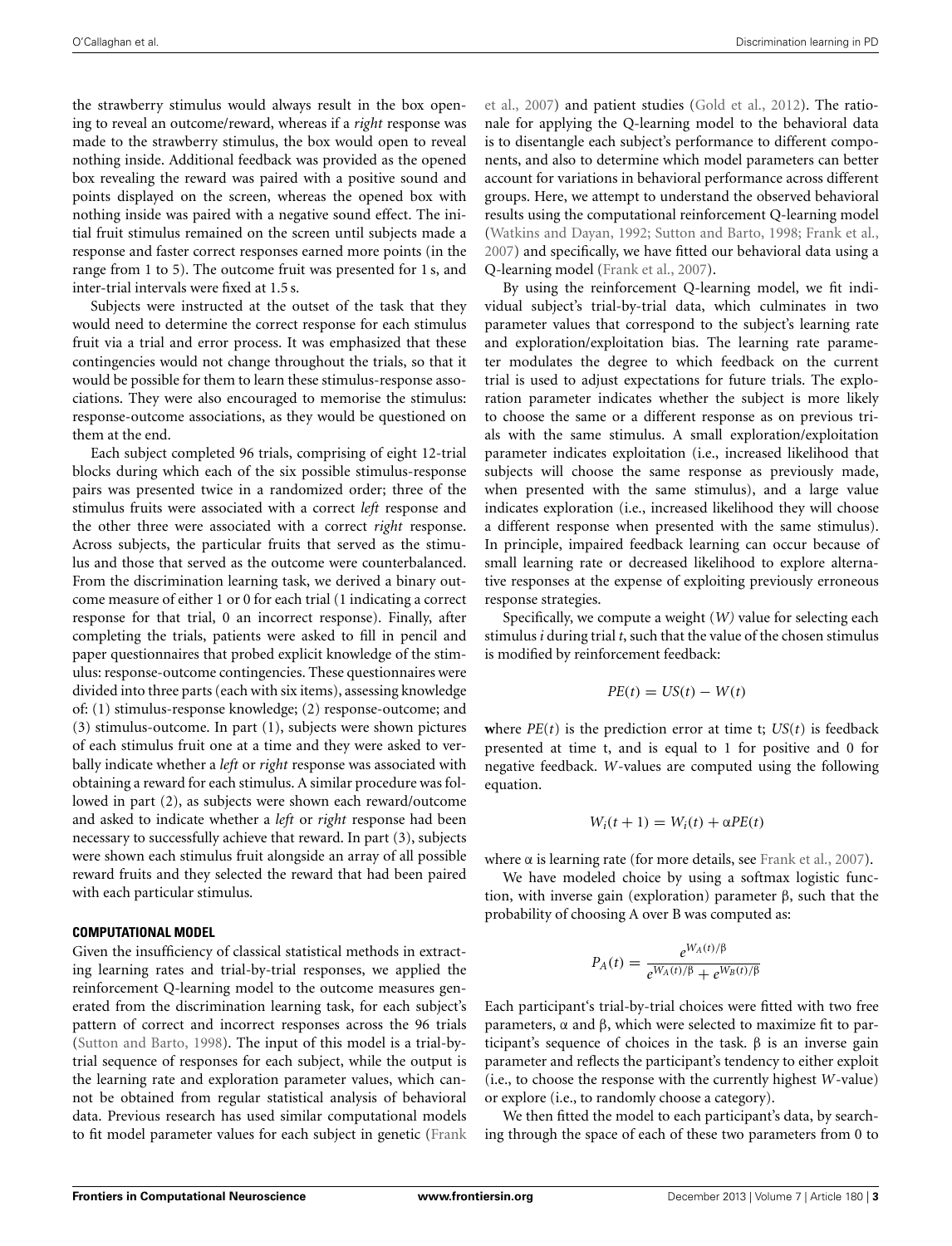1 with a step size of 0.01. We then optimized the log likelihood estimate (LLE) at trial t:

$$
LLE = \text{Log} (\Pi_t P(t))
$$

where t is trial number (for a total of 96 trials). For each participant, the best fitting parameter values are those associated with maximum LLE. Equivalently, maximum LLE is the most predictive of the participant's responses in the task. In this model, the best fitting parameter values to each participant's behavioral data accommodate trial-by-trial adaptations in response to feedback given based on participants' choices. In addition, we predict that these values will explain differences in learning efficiency between patients and controls.

Finally, to validate our model we compared our results with a random responder model. Specifically, we calculated the pseudo- $R^2$  measure, which is (LLE-*r*)/*r*, where *r* is the log likelihood of the data under a model of purely random choices, in which  $p =$ 0.5 for all trials [\(Camerer and Ho, 1999](#page-8-6); [Daw et al., 2006](#page-8-7)). The resulting pseudo- $R^2$  statistic reveals how well the model fits the data compared to a model predicting chance performance and is inde[pendent of the number of trials to be fit in each set \(see](#page-9-16) Frank et al., [2007,](#page-9-16) for discussion).

# **BEHAVIORAL ANALYSES**

Data were analyzed using SPSS19.0 (SPSS Inc., Chicago, Ill., USA). Parametric demographic and neuropsychological data were compared across the groups via One-Way ANOVAs followed by Tukey *post-hoc* tests. A priori, demographic and learning variables were plotted and checked for normality of distribution by Kolmogorov-Smirnov tests. Variables showing non-parametric distribution were analyzed via Chi-square, Kruskal-Wallis and Mann-Whitney *U-*tests. A repeated measures ANOVA with Bonferroni *post hoc* tests was used to explore group differences in learning accuracy across the eight blocks, with group (control vs. patient) as the between-subjects variable and block (blocks 1–8) as the within-subjects variable.

# **IMAGING ACQUISITION**

All patients and controls underwent the same imaging protocol with whole-brain T1 images acquired using 3T Philips MRI scanners with standard quadrature head coil (8 channels). The 3D T1-weighted sequences were acquired as follows: coronal orientation, matrix 256  $\times$  256, 200 slices,  $1 \times 1$  mm<sup>2</sup> in-plane resolution, slice thickness 1 mm,  $TE/TR = 2.6/5.8$  ms.

# **VOXEL-BASED MORPHOMETRY (VBM) ANALYSIS**

3D T1-weighted sequences were analyzed with FSL-VBM, a voxelbase[d](#page-9-18) [morphometry](#page-9-18) [analysis](#page-9-18) [\(Ashburner and Friston](#page-8-8)[,](#page-9-18) [2000](#page-8-8)[;](#page-9-18) Good et al., [2001](#page-9-18)) which is part of the FSL software package [http://www](http://www.fmrib.ox.ac.uk/fsl/fslvbm/index.html). fmrib.ox.ac.[uk/fsl/fslvbm/index](http://www.fmrib.ox.ac.uk/fsl/fslvbm/index.html).html [\(Smith et al.](#page-10-4), [2004](#page-10-4)). First, tissue segmentation was carried out using FMRIB's Automatic Segmentation Tool (FAST) [\(Zhang et al., 2001\)](#page-10-5) from brain extracted images. The resulting gray matter partial volume maps were then aligned to the Montreal Neurological Institute standard space (MNI152) using the non-linear registration approach using FNIRT [\(Andersson et al.](#page-8-9), [2007a](#page-8-9)[,b\)](#page-8-10), which uses a b-spline

representation of the registration warp field [\(Rueckert et al.](#page-9-19), [1999](#page-9-19)). The registered partial volume maps were then modulated (to correct for local expansion or contraction) by dividing them by the Jacobian of the warp field. The modulated images were then smoothed with an isotropic Gaussian kernel with a standard deviation of 3 mm (FWHM: 8 mm). A region-of-interest (ROI) mask for prefrontal and striatal brain regions was created by using the Harvard-Oxford cortical and subcortical structural atlas. The atlas regions that comprise the entire prefrontal cortex and striatum were included in the mask, these included frontal pole, superior frontal gyrus, middle frontal gyrus, inferior frontal gyrus, frontal medial cortex, subcallosal cortex, paracingulate gyrus, cingulate gyrus (anterior division), frontal orbital cortex, caudate, putamen, and nucleus accumbens. Finally, a voxelwise general linear model (GLM) was applied and permutationbased non-parametric testing was used to form clusters with the Thresho[ld-Free](#page-10-6) [Cluster](#page-10-6) [Enhancement](#page-10-6) [\(TFCE\)](#page-10-6) [method](#page-10-6) [\(](#page-10-6)Smith and Nichols, [2009](#page-10-6)), tested for significance at  $p < 0.05$ , corrected for multiple comparisons via Family-wise Error (FWE) correction across space, unless otherwise stated.

# **RESULTS**

# **DEMOGRAPHICS, CLINICAL CHARACTERISTICS AND NEUROPSYCHOLOGICAL ASSESSMENT**

Demographics and general cognitive scores can be seen in **[Table 1](#page-2-0)**. Participant groups did not differ in terms of age, education or MMSE score ( $p$ 's  $>$  0.1). Patients and controls did not differ in their Digit Span forwards score ( $p > 0.6$ ), but patients were impaired relative to Controls for Digit Span backwards (*p* < 0.05). Groups were equivalent for Letter Fluency scores ( $p > 0.2$ ) and although groups did not differ significantly on Trail Making B-A scores, there was a strong trend toward worse performance in the patients ( $p = 0.06$ ). See **[Table 1](#page-2-0)**.

# **LEARNING MEASURES**

Overall accuracy scores on the discrimination learning task are shown in **[Table 1](#page-2-0)** and learning accuracy across the eight blocks is shown in **[Figure 1](#page-5-0)**. Overall accuracy across the 96 trials was not significantly different between the groups ( $p > 0.1$ ). Results of the repeated measures ANOVA showed that there was no significant main effect of group  $[F_{(1, 26)} = 2.6, p > 0.1]$ . Mauchly's test indicated that the assumption of sphericity had been violated  $[\chi_{(27)}^2 = 71.0, p < 0.001]$  therefore degrees of freedom were corrected using Huynh-Feldt estimates of sphericity ( $\varepsilon = 0.550$ ). The results show a significant main effect for block  $[F<sub>(4.8, 124.2)</sub>]$  $20.3, p < 0.001$ ], which reflected that, irrespective of group, accuracy in blocks 6, 7, and 8 was significantly higher than in blocks 1, 2, and 3 ( $p$ -values  $<$  0.05), accuracy in block 5 was significantly higher than in blocks 1 and 2 ( $p < 0.05$ ), and accuracy in block 4 was higher than accuracy in block 1 ( $p < 0.002$ ). There was no significant group by block interaction  $[F_{(4.8, 124.2)} = 1.6$ , *p* > 0.1). *Post-hoc* between-group comparisons revealed that controls and PD patients only differed significantly on their accuracy in block 7 with controls having a higher accuracy score ( $p <$ 0.05), no significant difference were observed in other blocks  $(p > 0.05)$ . Within-group *post-hoc* analysis showed that controls had consistent significant differences in accuracy between early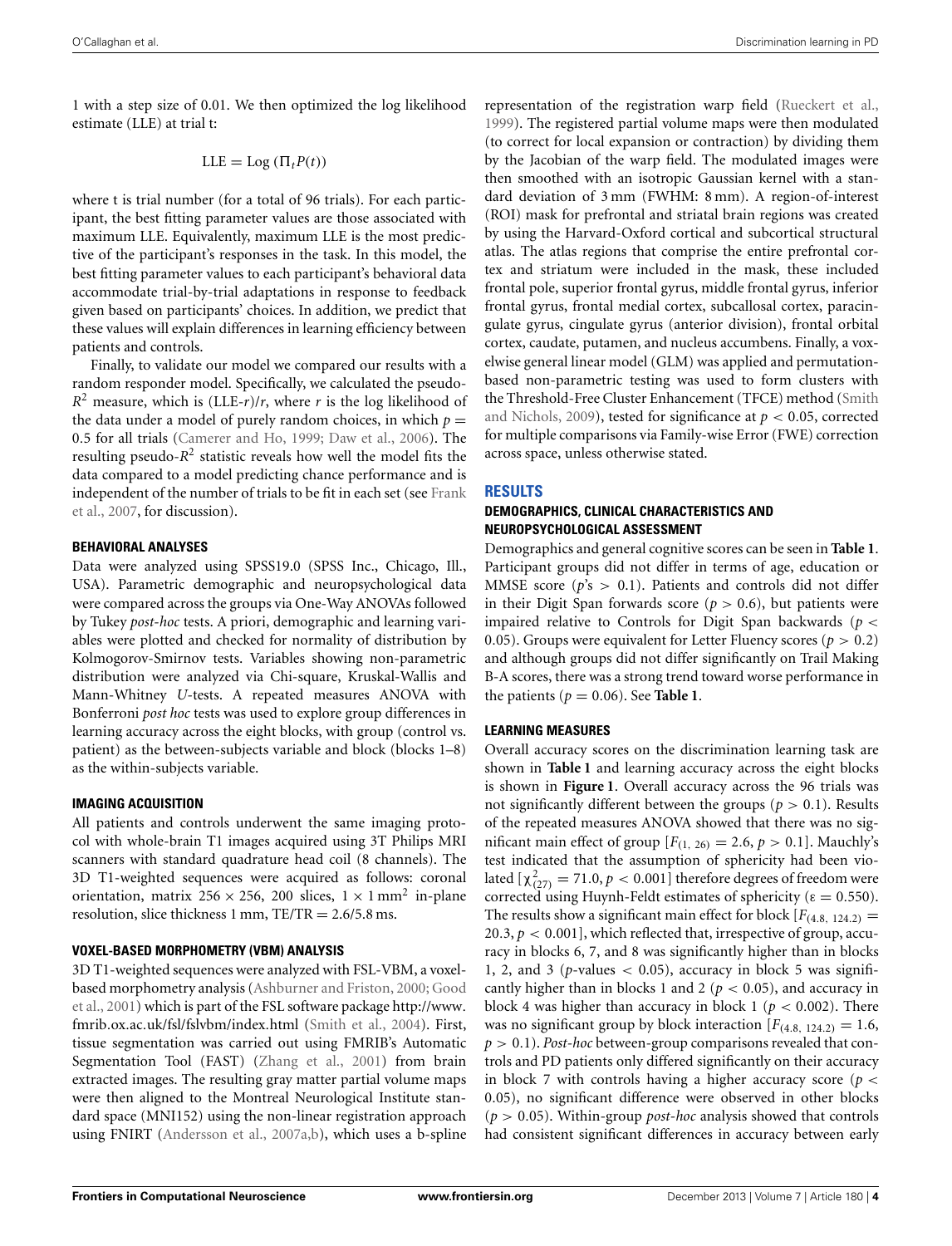and late blocks, with blocks 4, 5, 6, 7, and 8 all having higher accuracy than both blocks 1 and 2 ( $p$ -values  $<$  0.05). PD patients showed a slightly less consistent pattern, with accuracy in blocks 5, 6, 7, and 8 higher than in block 1 (but not block 2) (*p*values  $<$  0.05); with all other block accuracies were equivalent, expect for blocks 7 and 8 being significantly higher than block 3  $(p$ -values  $< 0.05$ ).

Results of the learning rate and exploration parameters for the discrimination learning task, as derived from the computational model, are also shown in **[Table 1](#page-2-0)**. Exploration parameters did not differ significantly between the groups ( $p > 0.3$ ) and the small value of the parameter in both patients and controls suggested minimal exploration, which would be predicted based on the nature of the task. Learning Rate for the PD patients was significantly reduced relative to controls ( $p = 0.001$ ) and these Learning Rate values were further analyzed in the VBM analysis. Results from the random responder model revealed the mean and standard deviation of pseudo-*R*<sup>2</sup> were 0.2901 and 0.173, respectively. This was significantly larger than zero, indicating our model performs better than chance at fitting individuals' data.

Participant groups did not differ in terms of explicit knowledge of Stimulus-Response-Outcome contingencies. The following mean (standard deviation) results on the three questionnaire sections were achieved, each section with a possible maximum score of 6 (i.e., 1 point per item). Stimulus-Response accuracy for controls was 5.6 (0.05) and for PD patients 5.3 (1.6); Response-Outcome accuracy for controls was 5.0 (1.2) and PD patients 4.6 (1.7); Stimulus-Outcome for controls was 3.5 (1.7) and PD patients 3.0 (2.2), with all  $p$ -values  $> 0.5$ . In a correlation analysis, none of the PD clinical variables (i.e., disease duration, Hoehn and Yahr stage, UPDRS III, DDE mg/day, BDI score) or the digits backward score, showed a significant relationship with the Learning Rate measure ( $p$ 's  $> 0.1$ ).

# **VBM ANALYSIS**

The PD group was initially contrasted with controls to reveal overall patterns of brain atrophy in the fronto-striatal mask. PD patients showed gray matter atrophy bilaterally in the frontal orbital cortex and subcallosal cortex, extending back to the left ventral striatal (nucleus accumbens) territory; as well as in the inferior frontal gyri bilaterally (see Supplementary Table 1).

<span id="page-5-0"></span>

Learning rate was then entered as a covariate in the design matrix of the VBM analysis. For PD patients, Learning Rate score covaried with gray matter atrophy in the frontal medial cortex/frontal pole, the right inferior frontal gyrus and the left subcallosal cortex/left nucleus accumbens (see **[Table 2](#page-5-1)** and **[Figure 2](#page-5-2)**).

Finally, a partial correlation analysis was used to explore whether common damage to the ventromedial prefrontal cortex, right inferior frontal gyrus and left subcallosal cortex/nucleus

<span id="page-5-1"></span>**Table 2 | Region of interest Voxel-based morphometry (VBM) results showing areas of significant gray matter intensity decrease that covary with learning measures.**

| <b>Regions</b>                                 | Hemisphere<br>(L/R/B) | <b>MNI</b><br>coordinates |     | <b>Number</b><br>of voxels | T-score |      |
|------------------------------------------------|-----------------------|---------------------------|-----|----------------------------|---------|------|
|                                                |                       | x                         | Y Z |                            |         |      |
| <b>LEARNING RATE</b>                           |                       |                           |     |                            |         |      |
| Frontal medial<br>cortex; Frontal<br>pole      | <sub>R</sub>          | $-6$                      | 46  | $-26$                      | 422     | 2.70 |
| Inferior frontal<br>gyrus                      | R                     | 54                        | 26  | 8                          | 54      |      |
| Subcallosal/<br>extending<br>back to L<br>NAcc |                       | $-4$                      | 12  | $-14$                      | 46      |      |

*All results uncorrected at p* < *0.01; only clusters with at least 40 contiguous voxels included.*



<span id="page-5-2"></span>**FIGURE 2 | VBM analysis showing the frontal and striatal regions that correlated with elevated learning rates in the patients in (A) frontal medial cortex (B) right inferior frontal gyrus (C) subcallosal/left nucleus accumbens.** Clusters are overlaid on the MNI standard brain (*t* > 2.50). Cultured voxels show regions which were significant in the analyses for *p* < 0.01 uncorrected and a cluster threshold of 40 contiguous voxels.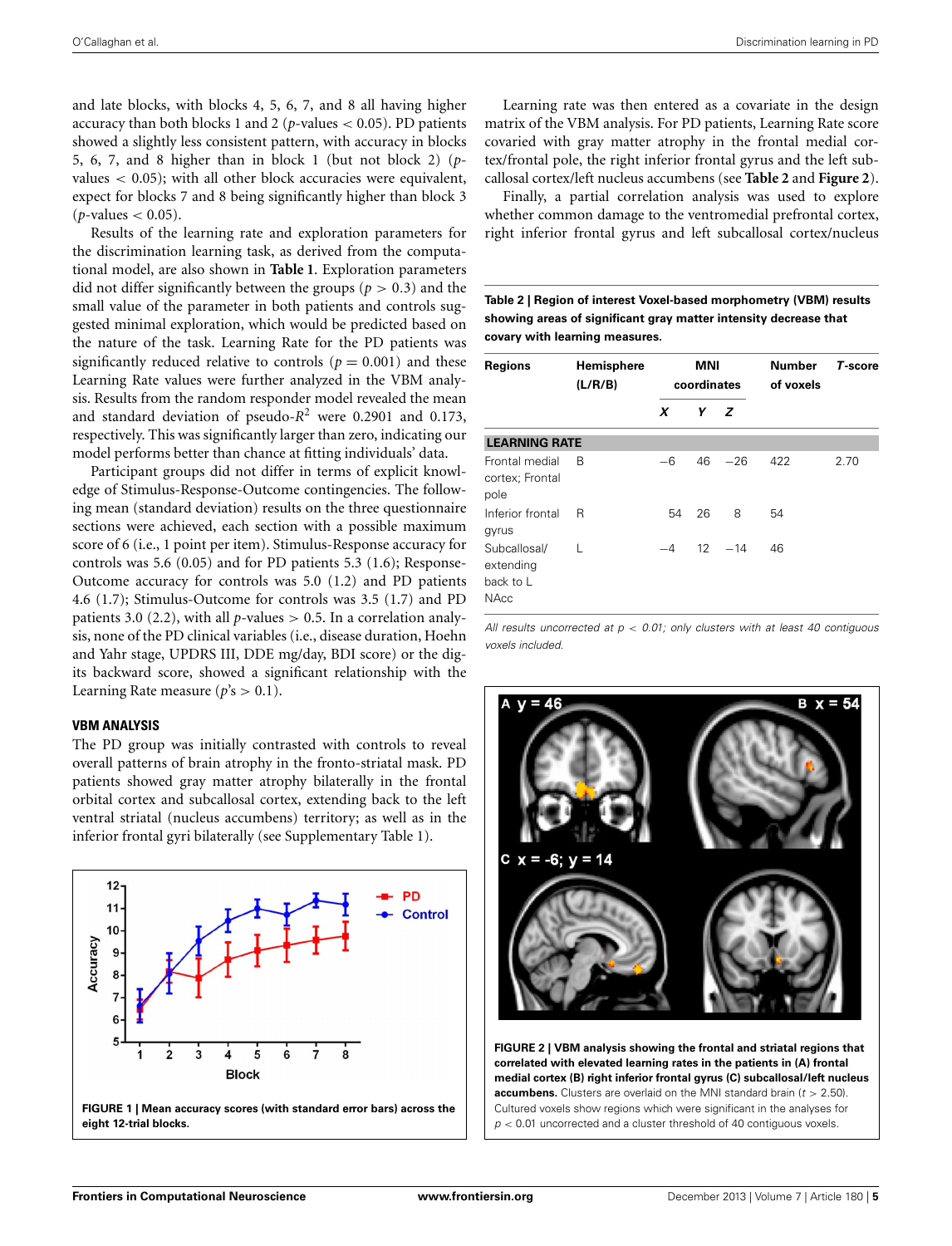accumbens explained the significant correlations with Learning Rate. The ventromedial prefrontal region still correlated significantly with Learning Rate ( $p < 0.05$ ) when right inferior frontal gyrus and left subcallosal cortex/nucleus accumbens were taken into account. In contrast, neither right inferior frontal gyrus nor left subcallosal cortex/nucleus accumbens regions correlated significantly with Learning Rate when atrophy in the other regions was partialled out ( $p$ -values  $\geq$  0.2).

# **DISCUSSION**

By employing a combined approach of computational modeling and VBM analysis, we show that PD patients have a learning acquisition deficit that is associated with volumetric reductions in discrete fronto-striatal regions. This is the first time that such learning deficits in PD have been probed via structural imaging techniques and our findings fit well with the broader learning literature, whilst highlighting a novel approach in order to further characterize discrimination learning in PD.

The nature of learning assessed in the current study reflects the formation of stimulus-response associations, which are learnt through incorporating feedback via a trial-and-error approach. Impaired learning acquisition rates on discrimination tasks have been demonstrated behaviorally in PD patients [\(Czernecki et al.](#page-8-11), [2002](#page-8-11); [Myers et al., 2003;](#page-9-4) [de Wit et al., 2011](#page-8-0); [Shiner et al.](#page-10-7), [2012](#page-10-7)) and also in neurocomputational models of PD [\(Moustafa et al., 2010](#page-9-5)). Furthermore, [Shohamy and colleagues](#page-10-8) [\(2004,](#page-10-8) [2006\)](#page-10-0) have shown that in PD the feedback learning deficit is relatively specific, as patients are impaired when required to learn associations on the basis of feedback, but equivalent to controls when observational learning of the same associations was required.

Our results further confirm a feedback-based learning acquisition deficit in mild, non-demented PD. Patients and controls were equivalent in their exploration parameters, with both showing a minimal amount of exploration. This would be expected given the nature of the task wherein subjects are not encouraged to modify their responses as the stimulus-response-outcome contingencies do not change. Nevertheless, it further validates the utility of our model that it was able to identify this effect. Results from the analysis of learning accuracy across blocks indicated that deficient learning in the PD patients was mostly driven by poorer performance later in the task. We did not find a difference in explicit knowledge of stimulus: response-outcome contingencies, suggesting that despite a deficient learning rate the PD patients were ultimately able to attain a good level of knowledge of these contingencies (see also [de Wit et al., 2011](#page-8-0)). The acquisition impairment did not correlate with any clinical disease variables; nor was a correlational relationship evident between learning rate and working memory (as assessed via the digit span backwards task), which was found to be mildly impaired. Importantly, on other executive domains assessed in the current study, the PD patients' performance was equivalent to controls, which supports the notion of a discrete discrimination learning deficit in this patient group.

The previous findings relating deficient feedback-based learning in PD to dopamine dysfunction have been somewhat equivocal, as comparisons between patients ON vs. OFF medication have found that performance on a variety of learning tasks is impaired in both scenarios [\(Czernecki et al.](#page-8-11), [2002](#page-8-11); [Ell et al.](#page-9-20), [2010](#page-9-20); [Moustafa and Gluck, 2011](#page-9-21)), or that performance differs based on task demands [\(Shohamy et al.](#page-10-0), [2006\)](#page-10-0) or valence of feedback signals [\(Frank et al.](#page-9-7), [2004\)](#page-9-7). A number of studies using feedback-based category learning in PD have suggested that respective demands on selective attention vs. working memory, which are differentially affected by dopamine therapy, may determine learning performance [\(Filoteo et al., 2005](#page-9-22), [2007\)](#page-9-23). Given that in the OFF state patients suffer severe depletion in dorsal striatum and its projection targets, whilst the ON state is associated with restoration of those levels and the possibility of dopaminergic "overdose" in ventral striatum and limbic regions [\(Cools et al.](#page-8-12), [2001](#page-8-12)), differential effects on discrimination learning would be expected. Nonetheless, the finding of similar effects arising from two ostensibly disparate conditions has been explained with respect to the "relative" rather than "absolute" levels of dopamine, as a reduced dynamic range of phasic dopamine activity can result from both the ON and OFF states [\(Frank, 2005\)](#page-9-3).

In contrast to previous studies that have characterized discrimination learning deficits in PD with respect to dopaminergic dysfunction, our current results define these deficits with respect to the possible structural abnormalities that may be contributory. In addition to dopamine depletion, PD is also associated with gray matter loss and synaptic denervation in frontostriatal regions essential to broad aspects of learning and feedback processing, including the striatum [\(Rosenberg-Katz et al.](#page-9-24), [2013](#page-9-24)), medial temporal regions [\(Filoteo et al.](#page-9-9), [2013\)](#page-9-9) and ventromedial prefrontal cortex [\(O'Callaghan et al.](#page-9-10), [2013\)](#page-9-10). More specifically, prefrontal volume loss has been identified in nondemented PD, in comparison to healthy controls [\(Song et al.](#page-10-9), [2011](#page-10-9); [Melzer et al.](#page-9-25), [2012\)](#page-9-25). Our findings reveal that discrete fronto-striatal regions, namely ventromedial prefrontal cortex, right inferior frontal gyrus and nucleus accumbens, are directly associated with acquisition deficits during feedback-based discrimination learning. The presence of underlying gray matter loss contributing to learning deficits may to some degree explain why discrimination learning can be affected both ON and OFF medication, and thus indicate that dopamine imbalance may not be the sole explanation for learning deficits in PD.

Our findings potentially shed light on previous reports that disease severity in PD is associated with specific learning impairments [\(Owen et al., 1993](#page-9-26); [Swainson et al., 2006\)](#page-10-10). In particular, [Swainson et al.](#page-10-10) [\(2006](#page-10-10)) found that early-stage, unmedicated patients were not impaired on a complex discrimination learning task; whilst early-stage, medicated patients *were* impaired on the task, their performance was mediated by deficient perceptual categorization of the complex stimuli, rather than a learning deficit *per se*. In contrast, only patients with severe, medicated PD showed impaired learning in the absence of perceptual categorization deficits. This raises the possibility that some factor other than inappropriate dopamine levels may intervene in later-stage PD to produce learning impairments on the task. Interestingly, the comparison groups of Huntington's disease and frontal lobe lesion patients included in the study showed the same pattern of intact perceptual categorization, but impaired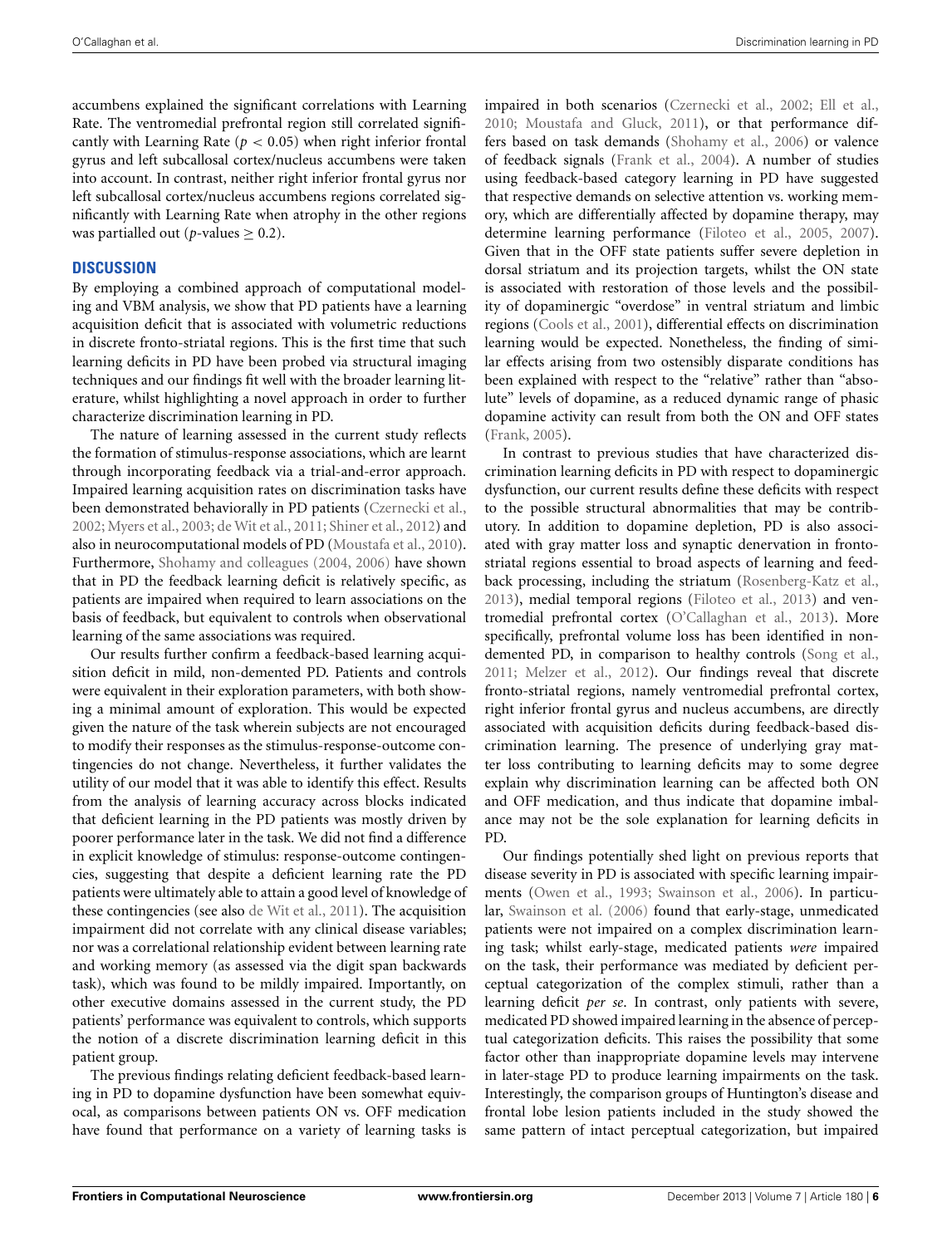learning, suggesting that more extensive fronto-striatal dysfunction may underpin the learning impairments. Taken together with our findings, it may be that fronto-striatal atrophy is a contributing factor to those learning impairments seen in PD with disease progression.

The possibility that fronto-striatal atrophy can mediate learning performance is also relevant to previous studies that have identified considerable variation within their PD cohorts. For example, using a rule-based category learning task, [Ashby et al.](#page-8-13) [\(2003\)](#page-8-13) found that PD patients were impaired at the group level, however, this effect was driven by impaired performance in only half of the patients, with the remainder performing equivalent to controls. The authors interpreted this as evidence of distinctive PD sub-groups. Indeed, differences in the clinical phenotypes of PD are well recognized [\(Lewis et al.](#page-9-27), [2005](#page-9-27)) and evidence is accumulating that the presence of more widespread fronto-subcortical atro[phy](#page-9-28) [may](#page-9-28) [be](#page-9-28) [characteristic](#page-9-28) [of](#page-9-28) [certain](#page-9-28) [sub-groups](#page-9-28) [\(](#page-9-28)Feldmann et al., [2008;](#page-9-28) [Melzer et al., 2012;](#page-9-25) [Rosenberg-Katz et al.](#page-9-24), [2013](#page-9-24)). An admixture of PD patients with and without prefrontal volume loss may contribute to within-group variation in learning performance.

Results from our partial correlation analysis suggest that atrophy in the ventromedial prefrontal region may be driving the association with acquisition deficits. Although previous research using functional MRI in healthy controls has identified striatal activity as crucial during the acquisition phase of learning tasks [\(Pessiglione et al.](#page-9-29), [2006](#page-9-29); [Foerde and Shohamy,](#page-9-30) [2011a\)](#page-9-30), others have shown ventromedial prefrontal cortex activity during learning acquisition [\(de Wit et al., 2009](#page-8-14)). Whereas the gradual learning of stimulus-response associations is presumed to reflect "habit" learning that is mediated by basal ganglia dopamine signals [\(Shohamy et al., 2008](#page-10-11)), "goal-directed" learning, which involves a focus on stimulus-response-outcome associations, has [been linked to medial prefrontal regions \(](#page-8-15)Balleine and O'Doherty, [2009\)](#page-8-15). The interplay between the habitual and goaldirected modes can be explained by the "dual-systems" account, whereby instrumental learning can be supported by either modality [\(Dickinson and Balleine](#page-9-31), [1994](#page-9-31); [de Wit and Dickinson, 2009](#page-8-16)). In line with the possibility that acquisition of instrumental discriminati[ons is partly supported by goal-directed learning,](#page-8-14) de Wit et al. [\(2009](#page-8-14)) showed that engagement of the ventromedial prefrontal cortex during discrimination learning was predictive of goal-directed performance during a subsequent test phase. During that "instructed outcome-devaluation" test phase, participants were told that some of the fruit outcomes were no longer worth points. Participants with relatively strong engagement of the ventromedial prefrontal cortex during learning were better able to direct their responses toward the still-valuable outcomes and away from the devalued ones. More recently, individual differences in the strength of the white-matter pathway between the ventromedial prefrontal cortex and caudate have also been implicated in goal-directed control, whilst connectivity between the posterior putamen and premotor cortex has been related to habit learning [\(de Wit et al., 2012](#page-8-17)). Given these previous investigations of the role of the ventromedial prefrontal cortex in action control, our results are in keeping with a deficit in goal-directed learning.

In the category learning literature, the Competition between Verbal and Implicit Systems model (COVIS; [Ashby et al., 1998](#page-8-18)) has been proposed to explain the neural systems that mediate rule-based learning vs. procedural (information-integration) learning. Whilst both are inherently feedback-based, these learning mechanisms necessitate different strategies and depend on divergent systems. The former comprising of an explicit hypothesis-testing system underpinned by a broad network including prefrontal cortex, anterior cingulate, hippocampus and caudate head; and the latter, requiring perceptual information to be integrated at a pre-decisional level, is mediated by corticalstriatal synapses within the putamen and premotor cortex circuitry [\(Ashby and Maddox, 2011\)](#page-8-19). However, there is growing consensus that prefrontal regions, in particular ventromedial prefrontal cortex, may play a role in both types of learning [\(Seger](#page-9-32), [2008](#page-9-32)). [Schnyer et al.](#page-9-33) [\(2009](#page-9-33)) explored this directly by contrasting ventromedial prefrontal cortex lesion patients on rule-based vs. information-integration learning and found that patients were impaired in both types of learning. Work by Seger and colleagues [\(Seger and Cincotta, 2005](#page-10-12); [Seger et al., 2010\)](#page-10-13) has also highlighted the role of the ventral striatum in encoding feedback during unstructured category learning tasks. These findings suggest that the ventromedial prefrontal cortex and ventral striatum important hubs in the cortico-striatal motivational loop—are critical for monitoring and integrating feedback, regardless of the learning strategy.

Ventromedial prefrontal regions and ventral striatum (particularly nucleus accumbens) are also more generally associated with reward processing [\(Kringelbach](#page-9-34), [2005\)](#page-9-34), which may further explain why these regions were implicated in acquisition learning deficits in our patients, as the feedback involved in the task was reward-oriented. Specific reward-learning deficits have previousl[y been demonstrated in PD](#page-9-35) [\(Swainson et al.](#page-10-14)[,](#page-9-35) [2000](#page-10-14)[;](#page-9-35) Housden et al., [2010\)](#page-9-35), and based on the volumetric reductions we found in regions crucial to reward processing in our patient cohort, it is likely that deficient reward processing may have contributed to the acquisition deficits. Our finding that the right inferior frontal gyrus was also associated with the acquisition deficit may reflect the demands of more general cognitive control that is required in such a learning task. The right inferior frontal gyrus is well kno[wn](#page-8-20) [to](#page-8-20) [be](#page-8-20) [implicated](#page-8-20) [in](#page-8-20) [inhibitory](#page-8-20) [control](#page-8-20) [of](#page-8-20) [behavior](#page-8-20) [\(](#page-8-20)Aron et al., [2004\)](#page-8-20), however, a broader interpretation of its action is that it is involved in the detection/monitoring of task-relevant cues [\(Hampshire et al., 2010](#page-9-36)) and in terms of learning processes, the region is recruited during reversal learning [\(Cools et al., 2002](#page-8-21)).

From a mechanistic account, the involvement of prefrontal regions in learning from trial-by-trial feedback is also emphasized in computational models that seek to integrate basal ganglia and prefrontal function with respect to higher level executive processes. [In](#page-9-37) [the](#page-9-37) [computational](#page-9-37) [accounts](#page-9-37) [proposed](#page-9-37) [by](#page-9-37) O'Reilly and Frank [\(2006\)](#page-9-37), the prefrontal cortex is active in maintaining information, whereby task-relevant information is determined via basal ganglia-prefrontal interactions that serve as a gating mechanism (see also [Hazy et al., 2007\)](#page-9-38). In these models, basal ganglia dopamine-dependant learning systems are presumed to trigger updates of working memory representations in the prefrontal cortex, whilst simultaneously inhibiting task-irrelevant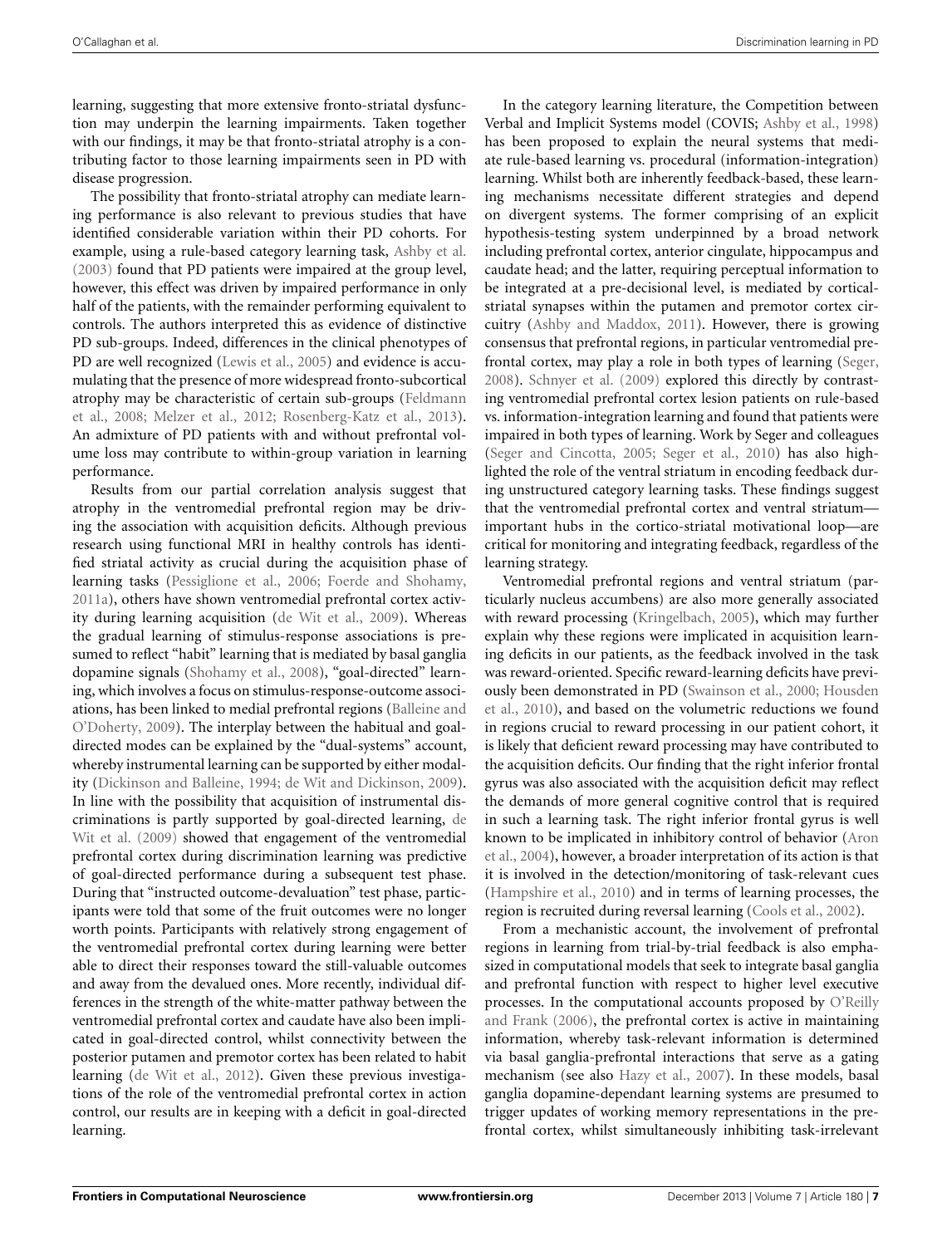information—thus allowing intrinsic prefrontal cortical mechanisms to actively maintain the contents of working memory. Our results suggest that direct atrophy in prefrontal regions may interfere with the updating and maintenance of task-relevant information in these models, which may therefore contribute to deficient acquisition on learning tasks.

The VBM technique utilized in this study is not without limitations, including registration and normalization issues and imperfect gray-white matter segmentation, particularly in relation to already atypical brains [\(Mechelli et al.](#page-9-39), [2005](#page-9-39)). In addition, the analysis we conducted does not measure the particular morphological changes brain structures undergo in PD and in interpreting findings of reduced gray matter density, it must be borne in mind that the precise mechanisms of cell degeneration in PD are still a matter of debate [\(Obeso et al.](#page-9-40), [2010](#page-9-40)). Nevertheless, VBM provides an important tool to further characterize learning systems in PD.

Together, our findings suggest that discrete fronto-striatal regions contribute to the feedback-based learning deficits in PD. It is likely that gray matter loss in these regions interacts with dopaminergic dysfunction to produce these deficits, and that the ultimate behavioral manifestation reflects an interplay between neurotransmitter imbalance and underlying structural changes. Our findings have important implications for the development of learning theories based on PD as a model of dopaminergic dysfunction. Whereby current theories and computational approaches have tended to focus on dopamine imbalance in intra-basal ganglia circuitry, a broader appreciation of the more distributed brain changes, such as gray matter loss, and how these may also affect learning processes is crucial in order to continue to refine these theoretical models. These results highlight that dysfunction in dopaminergic systems may not be the sole explanation for feedback-based learning deficits in PD, but that gray matter loss may also contribute to these deficits.

# **AUTHOR CONTRIBUTIONS**

Claire O'Callaghan contributed to the design and conceptualization of the study, data collection, analysis and interpretation of data, drafting and revision of the manuscript. Ahmed A. Moustafa carried out the computational modeling and contributed to interpretation of the data and revision of the manuscript. Sanne de Wit contributed to study conceptualization and manuscript revision. James M. Shine contributed to data collection and manuscript revision. Trevor W. Robbins was involved in revision of the manuscript. Simon J. G. Lewis contributed to interpretation of the data and revision of the manuscript. Michael Hornberger contributed to design and conceptualization of the study, analysis and interpretation of data, and revision of the manuscript.

# **ACKNOWLEDGMENTS**

Claire O'Callaghan is supported by an Alzheimer's Australia Dementia Research Foundation PhD scholarship. Ahmed A. Moustafa is supported by UWS Competitive Research Grant (P00021210). Simon J. G. Lewis is supported by a National Health and Medical Research Council Practitioner Fellowship (1003007). Michael Hornberger is supported by an Australian Research Council Research Fellowship (DP110104202).

# **SUPPLEMENTARY MATERIAL**

The Supplementary Material for this article can be found online at: http://www.frontiersin.[org/journal/10](http://www.frontiersin.org/journal/10.3389/fncom.2013.00180/abstract).3389/fncom.2013. [00180/abstract](http://www.frontiersin.org/journal/10.3389/fncom.2013.00180/abstract)

### **REFERENCES**

- <span id="page-8-9"></span>Andersson, J. L. R., Jenkinson, M., and Smith, S. (2007a). *Non-linear Optimisation*. Available online at: www.fmrib.ox.ac.uk/analysis/techrep
- <span id="page-8-10"></span>Andersson, J. L. R., Jenkinson, M., and Smith, S. (2007b). *Non-linear Registration, aka Spatial Normalisation.* Available online at: www.fmrib.ox.ac.[uk/analysis/](www.fmrib.ox.ac.uk/analysis/techrep) [techrep](www.fmrib.ox.ac.uk/analysis/techrep)
- <span id="page-8-20"></span>Aron, A. R., Robbins, T. W., and Poldrack, R. A. (2004). Inhibition and the right inferior frontal cortex. *Trends Cogn. Sci.* 8, 170–175. doi: 10.1016/j.tics.2004.02.010
- <span id="page-8-8"></span>Ashburner, J., and Friston, K. J. (2000). Voxel-based morphometry–the methods. *Neuroimage* 11, 805–821. doi: 10.1006/nimg.2000.0582
- <span id="page-8-18"></span>Ashby, F. G., Alfonso-Reese, L. A., Turken, A. U., and Waldron, E. M. (1998). A neuropsychological theory of multiple systems in category learning. *Psychol. Rev.* 105, 442–481. doi: 10.1037/0033-295X.105.3.442
- <span id="page-8-19"></span>Ashby, F. G., and Maddox, W. T. (2011). Human category learning 2.0. *Ann. N.Y. Acad. Sci.* 1224, 147–161. doi: 10.1111/j.1749-6632.2010.05874.x
- <span id="page-8-13"></span>Ashby, F. G., Noble, S., Filoteo, J. V., Waldron, E. M., and Ell, S. W. (2003). Category learning deficits in Parkinson's disease. *Neuropsychology* 17, 115. doi: 10.1037/0894-4105.17.1.115
- <span id="page-8-15"></span>Balleine, B. W., and O'Doherty, J. P. (2009). Human and rodent homologies in action control: corticostriatal determinants of goal-directed and habitual action. *Neuropsychopharmacology* 35, 48–69. doi: 10.1038/npp.2009.131
- <span id="page-8-2"></span>Beck, A. T., Steer, R. A., and Brown, G. K. (1996). *Manual for the Beck Depression Inventory-II.* San Antonio, TX: Psychological Corporation.
- <span id="page-8-3"></span>Benton, A., Hamsher, K., and Sivan, A. (1994). *Multilingual Aphasia Examination.* San Antonio, TX: Psychological Corporation.
- <span id="page-8-5"></span>Bouton, M. E. (2007). *Learning and Behavior: A Contemporary Synthesis*. Sunderland, MA: Sinauer Associates.
- <span id="page-8-1"></span>Bromberg-Martin, E. S., Matsumoto, M., and Hikosaka, O. (2010). Dopamine in motivational control: rewarding, aversive, and alerting. *Neuron* 68, 815–834. doi: 10.1016/j.neuron.2010.11.022
- <span id="page-8-6"></span>Camerer, C., and Ho, T. H. (1999). Experience-weighted attraction learning in normal form games. *Econometrica* 67, 827–874. doi: 10.1111/1468-0262.00054
- <span id="page-8-12"></span>Cools, R., Barker, R. A., Sahakian, B. J., and Robbins, T. W. (2001). Enhanced or impaired cognitive function in parkinson's disease as a function of dopaminergic medication and task demands. *Cereb. Cortex* 11, 1136–1143. doi: 10.1093/cercor/11.12.1136
- <span id="page-8-21"></span>Cools, R., Clark, L., Owen, A. M., and Robbins, T. W. (2002). Defining the neural mechanisms of probabilistic reversal learning using event-related functional magnetic resonance imaging. *J. Neurosci.* 22, 4563–4567.
- <span id="page-8-11"></span>Czernecki, V., Pillon, B., Houeto, J. L., Pochon, J. B., Levy, R., and Dubois, B. (2002). Motivation, reward, and Parkinson's disease: influence of dopatherapy. *Neuropsychologia* 40, 2257–2267. doi: 10.1016/S0028-3932(02)00108-2
- <span id="page-8-7"></span>Daw, N. D., O'Doherty, J. P., Dayan, P., Seymour, B., and Dolan, R. J. (2006). Cortical substrates for exploratory decisions in humans. *Nature* 441, 876–879. doi: 10.1038/nature04766
- <span id="page-8-0"></span>de Wit, S., Barker, R. A., Dickinson, A. D., and Cools, R. (2011). Habitual versus goal-directed action control in Parkinson disease. *J. Cogn. Neurosci.* 23, 1218–1229. doi: 10.1162/jocn.2010.21514
- <span id="page-8-14"></span>de Wit, S., Corlett, P. R., Aitken, M. R., Dickinson, A., and Fletcher, P. C. (2009). Differential engagement of the ventromedial prefrontal cortex by goaldirected and habitual behavior toward food pictures in humans. *J. Neurosci.* 29, 11330–11338. doi: 10.1523/JNEUROSCI.1639-09.2009
- <span id="page-8-16"></span>de Wit, S., and Dickinson, A. (2009). Associative theories of goal-directed behaviour: a case for animal-human translational models. *Psychol. Res.* 73, 463–476. doi: 10.1007/s00426-009-0230-6
- <span id="page-8-4"></span>de Wit, S., Niry, D., Wariyar, R., Aitken, M. R., and Dickinson, A. (2007). Stimulusoutcome interactions during instrumental discrimination learning by rats and humans. *J. Exp. Psychol. Anim. Behav. Process.* 33, 1–11. doi: 10.1037/0097- 7403.33.1.1
- <span id="page-8-17"></span>de Wit, S., Watson, P., Harsay, H. A., Cohen, M. X., van de Vijver, I., and Ridderinkhof, K. R. (2012). Corticostriatal connectivity underlies individual differences in the balance between habitual and goal-directed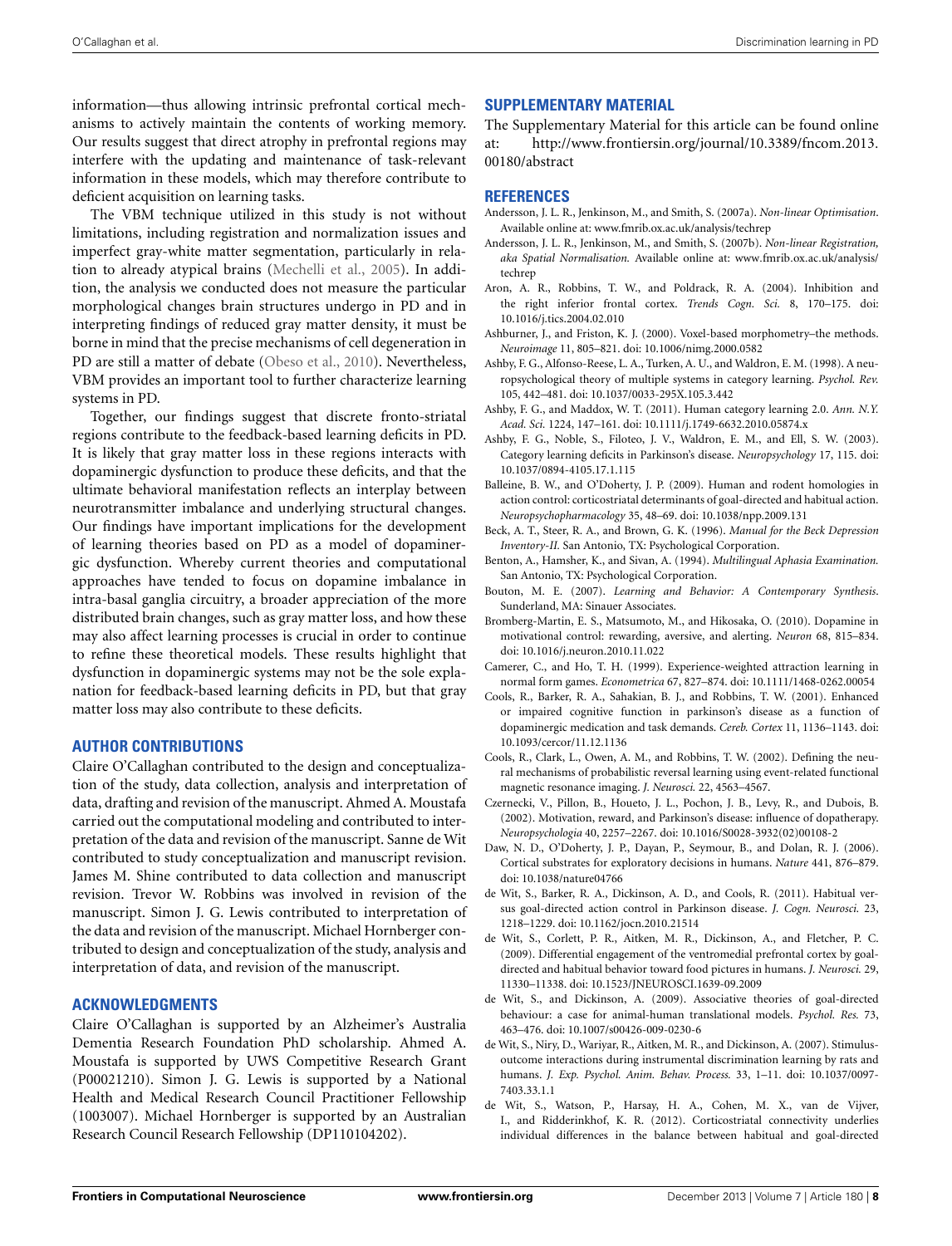action control. *J. Neurosci.* 32, 12066–12075. doi: 10.1523/JNEUROSCI.1088- 12.2012

- <span id="page-9-31"></span>Dickinson, A., and Balleine, B. (1994). Motivational control of goal-directed action. *Anim. Learn. Behav.* 22, 1–18. doi: 10.3758/BF03199951
- <span id="page-9-8"></span>Duncan, G. W., Firbank, M. J., O'Brien, J. T., and Burn, D. J. (2013). Magnetic resonance imaging: a biomarker for cognitive impairment in Parkinson's disease? *Mov. Disord.* 28, 425–438. doi: 10.1002/mds.25352
- <span id="page-9-20"></span>Ell, S. W., Weinstein, A., and Ivry, R. B. (2010). Rule-based categorization deficits in focal basal ganglia lesion and Parkinson's disease patients. *Neuropsychologia* 48, 2974–2986. doi: 10.1016/j.neuropsychologia.2010. 06.006
- <span id="page-9-28"></span>Feldmann, A., Illes, Z., Kosztolanyi, P., Illes, E., Mike, A., Kover, F., et al. (2008). Morphometric changes of gray matter in Parkinson's disease with depression: a voxel-based morphometry study. *Mov. Disord.* 23, 42–46. doi: 10.1002/mds.21765
- <span id="page-9-22"></span>Filoteo, J. V., Maddox, W. T., Ing, A. D., Zizak, V., and Song, D. D. (2005). The impact of irrelevant dimensional variation on rule-based category learning in patients with Parkinson's disease. *J. Int. Neuropsychol. Soc.* 11, 503–513. doi: 10.1017/S1355617705050617
- <span id="page-9-23"></span>Filoteo, J. V., Maddox, W. T., and Song, D. D. (2007). Characterizing rule-based category learning deficits in patients with Parkinson's disease. *Neuropsychologia* 45, 305–320. doi: 10.1016/j.neuropsychologia.2006.06.034
- <span id="page-9-9"></span>Filoteo, J. V., Reed, J. D., Litvan, I., and Harrington, D. L. (2013). Volumetric correlates of cognitive functioning in nondemented patients with Parkinson's disease. *Mov. Disord.* doi: 10.1002/mds.25633. [Epub ahead of print].
- <span id="page-9-30"></span>Foerde, K., and Shohamy, D. (2011a). Feedback timing modulates brain systems for learning in humans. *J. Neurosci.* 31, 13157–13167. doi: 10.1523/JNEUROSCI.2701-11.2011
- <span id="page-9-2"></span>Foerde, K., and Shohamy, D. (2011b). The role of the basal ganglia in learning and memory: insight from Parkinson's disease. *Neurobiol. Learn. Mem.* 96, 624–636. doi: 10.1016/j.nlm.2011.08.006
- <span id="page-9-14"></span>Folstein, M. F., Folstein, S. E., and McHugh, P.R. (1975). Mini-Mental State: a practical method for grading the cognitive state of patients for the clinician. *J. Psychiatr. Res.* 12, 189–198. doi: 10.1016/0022-3956(75)90026-6
- <span id="page-9-3"></span>Frank, M. J. (2005). Dynamic dopamine modulation in the basal ganglia: a neurocomputational account of cognitive deficits in medicated and nonmedicated parkinsonism. *J. Cogn. Neurosci.* 17, 51–72. doi: 10.1162/0898929052880093
- <span id="page-9-16"></span>Frank, M. J., Moustafa, A. A., Haughey, H. M., Curran, T., and Hutchison, K. E. (2007). Genetic triple dissociation reveals multiple roles for dopamine in reinforcement learning. *Proc. Natl. Acad. Sci. U.S.A.* 104, 16311–16316. doi: 10.1073/pnas.0706111104
- <span id="page-9-7"></span>Frank, M. J., Seeberger, L. C., and O'Reilly, R. C. (2004). By carrot or by stick: cognitive reinforcement learning in parkinsonism. *Science* 306, 1940–1943. doi: 10.1126/science.1102941
- <span id="page-9-11"></span>Gibb, W. R. G., and Lees, A. J. (1988). A comparison of clinical and pathological features of young and old onset Parkinson's disease. *Neurology* 38, 1402–1406. doi: 10.1212/WNL.38.9.1402
- <span id="page-9-13"></span>Goetz, C. G., Tilley, B. C., Shaftman, S. R., Stebbins, G. T., Fahn, S., Martinez-Martin, P., et al. (2008). Movement Disorder Society-sponsored revision of the Unified Parkinson's Disease Rating Scale (MDS-UPDRS): Scale presentation and clinimetric testing results. *Mov. Disord.* 23, 2129–2170. doi: 10.1002/mds.22340
- <span id="page-9-17"></span>Gold, J. M., Waltz, J. A., Matveeva, T. M., Kasanova, Z., Strauss, G. P., Herbener, E. S., et al. (2012). Negative symptoms and the failure to represent the expected reward value of actions: behavioral and computational modeling evidence. *Arch. Gen. Psychiatry* 69, 129–138. doi: 10.1001/archgenpsychiatry. 2011.1269
- <span id="page-9-18"></span>Good, C. D., Johnsrude, I. S., Ashburner, J., Henson, R. N., Friston, K. J., and Frackowiak, R. S. (2001). A voxel-based morphometric study of ageing in 465 normal adult human brains. *Neuroimage* 14, 21–36. doi: 10.1006/nimg.2001.0786
- <span id="page-9-36"></span>Hampshire, A., Chamberlain, S. R., Monti, M. M., Duncan, J., and Owen, A. M. (2010). The role of the right inferior frontal gyrus: inhibition and attentional control. *Neuroimage* 50, 1313–1319. doi: 10.1016/j.neuroimage.2009.12.109
- <span id="page-9-38"></span>Hazy, T. E., Frank, M. J., and O'Reilly, R. C. (2007). Towards an executive without a homunculus: computational models of the prefrontal cortex/basal ganglia system. *Philos. Trans. R. Soc. B Biol. Sci.* 362, 1601–1613. doi: 10.1098/rstb.2007.2055
- <span id="page-9-12"></span>Hoehn, M. M., and Yahr, M. D. (1967). Parkinsonism: onset, progression and mortality. *Neurology* 17, 427–422. doi: 10.1212/WNL.17.5.427
- <span id="page-9-35"></span>Housden, C. R., O'Sullivan, S. S., Joyce, E. M., Lees, A. J., and Rosier, J. P. (2010). Intact reward learning but elevated delay discounting in Parkinson's disease patients with impulsive-compulsive spectrum behaviors. *Neuropsychopharmacology* 35, 2155–2164. doi: 10.1038/npp.2010.84
- <span id="page-9-0"></span>Jellinger, K. A. (2001). The pathology of Parkinson's disease. *Adv. Neurol.* 86, 55–72. Kringelbach, M. L. (2005). The human orbitofrontal cortex: linking reward to
- <span id="page-9-34"></span><span id="page-9-27"></span>hedonic experinence. *Nat. Rev. Neurosci.* 6, 691–702. doi: 10.1038/nrn1747 Lewis, S. J., Foltynie, T., Blackwell, A. D., Robbins, T. W., Owen, A. M., and Barker, R. A. (2005). Heterogeneity of Parkinson's disease in the early clinical stages using a data driven approach. *J. Neurol. Neurosurg. Psychiatry* 76, 343–348. doi: 10.1136/jnnp.2003.033530
- <span id="page-9-39"></span>Mechelli, A., Price, C. J., Friston, K. J., and Ashburner, J. (2005). Voxel-based morphometry of the human brain: methods and applications. *Curr. Med. Imaging Rev.* 1, 105–113. doi: 10.2174/1573405054038726
- <span id="page-9-25"></span>Melzer, T. R., Watts, R., MacAskill, M. R., Pitcher, T. L., Livingston, L., Keenan, R. J., et al. (2012). Grey matter atrophy in cognitively impaired Parkinson's disease. *J. Neurol. Neurosurg. Psychiatry* 83, 188–194. doi: 10.1136/jnnp-2011-300828
- <span id="page-9-21"></span>Moustafa, A. A., and Gluck, M. A. (2011). A neurocomputational model of dopamine and prefrontal–striatal interactions during multicue category learning by Parkinson patients. *J. Cogn. Neurosci.* 23, 151–167. doi: 10.1162/jocn.2010.21420
- <span id="page-9-5"></span>Moustafa, A. A., Keri, S., Herzallah, M. M., Myers, C. E., and Gluck, M. A. (2010). A neural model of hippocampal–striatal interactions in associative learning and transfer generalization in various neurological and psychiatric patients. *Brain Cogn.* 74, 132–144. doi: 10.1016/j.bandc.2010.07.013
- <span id="page-9-4"></span>Myers, C. E., Shohamy, D., Gluck, M. A., Grossman, S., Kluger, A., Ferris, S., et al. (2003). Dissociating hippocampal versus basal ganglia contributions to learning and transfer. *J. Cogn. Neurosci.* 15, 185–193. doi: 10.1162/089892903321208123
- <span id="page-9-40"></span>Obeso, J. A., Rodriguez-Oroz, M. C., Goetz, C. G., Marin, C., Kordower, J. H., Rodriguez, M., et al. (2010). Missing pieces in the Parkinson's disease puzzle. *Nat. Med.* 16, 653–661. doi: 10.1038/nm.2165
- <span id="page-9-10"></span>O'Callaghan, C., Naismith, S. L., Hodges, J. R., Lewis, S. J. G., and Hornberger, M. (2013). Fronto-striatal atrophy correlates of inhibitory dysfunction in Parkinson's disease versus behavioural variant frontotemporal dementia. *Cortex* 49, 1833–1843. doi: 10.1016/j.cortex.2012.12.003
- <span id="page-9-37"></span>O'Reilly, R. C., and Frank, M. J. (2006). Making working memory work: a computational model of learning in the prefrontal cortex and basal ganglia. *Neural Comput.* 18, 283–328. doi: 10.1162/089976606775093909
- <span id="page-9-26"></span>Owen, A. M., Beksinska, M., James, M., Leigh, P. N., Summers, B. A., Marsden, C. D., et al. (1993). Visuospatial memory deficits at different stages of Parkinson's disease. *Neuropsychologia* 31, 627–644. doi: 10.1016/0028-3932 (93)90135-M
- <span id="page-9-29"></span>Pessiglione, M., Seymour, B., Flandin, G., Dolan, R. J., and Frith, C. D. (2006). Dopamine-dependent prediction errors underpin reward-seeking behaviour in humans. *Nature* 442, 1042–1045. doi: 10.1038/nature05051
- <span id="page-9-1"></span>Price, A., Filoteo, J. V., and Maddox, W. T. (2009). Rule-based category learning in patients with Parkinson's disease. *Neuropsychologia* 47, 1213–1226. doi: 10.1016/j.neuropsychologia.2009.01.031
- <span id="page-9-15"></span>Reitan, R. M., and Wolfson, D. (1985). *The Halstead-Reitan Neuropsychological Test Battery.* Tucson, AZ: Neuropsychology Press.
- <span id="page-9-24"></span>Rosenberg-Katz, K., Herman, T., Jacob, Y., Giladi, N., Hendler, T., and Hausdorff, J. M. (2013). Gray matter atrophy distinguishes between Parkinson disease motor subtypes. *Neurology* 80, 1476–1484. doi: 10.1212/WNL.0b013e31828cfaa4
- <span id="page-9-19"></span>Rueckert, D., Sonoda, L. I., Hayes, C., Hill, D. L., Leach, M. O., and Hawkes, D. J. (1999). Nonrigid registration using free-form deformations: application to breast MR images. *IEEE Trans. Med. Imaging* 18, 712–721. doi: 10.1109/42.796284
- <span id="page-9-33"></span>Schnyer, D. M., Maddox, W. T., Ell, S., Davis, S., Pacheco, J., and Verfaellie, M. (2009). Prefrontal contributions to rule-based and informationintegration category learning. *Neuropsychologia* 47, 2995–3006. doi: 10.1016/j.neuropsychologia.2009.07.011
- <span id="page-9-6"></span>Schultz, W. (2002). Getting formal with dopamine and reward. *Neuron* 36, 241–263. doi: 10.1016/S0896-6273(02)00967-4
- <span id="page-9-32"></span>Seger, C. A. (2008). How do the basal ganglia contribute to categorization? Their roles in generalization, response selection, and learning via feedback. *Neurosci. Biobehav. Rev.* 32, 265–278. doi: 10.1016/j.neubiorev.2007.07.010